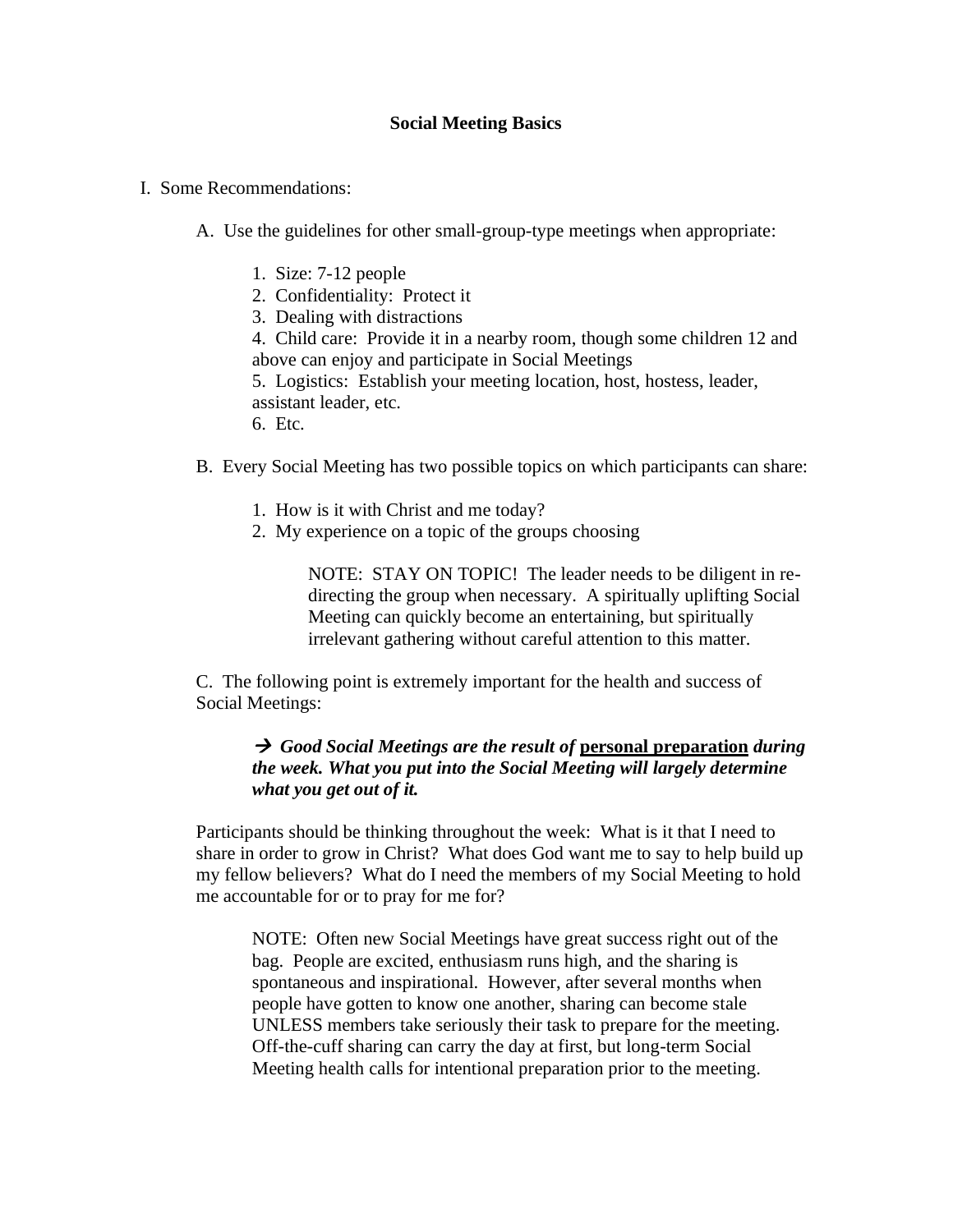D. Consider a name other than Social Meeting (e.g., "Community Growth Group," "Groups of Belonging," etc.) as it no longer necessarily conveys what it should.

E. Depending on the size of the group, Social Meetings generally last 30-60 minutes. The maximum time is up to you, but should be decided upon by the group and stuck to as much as possible.

F. Prayer can be had at any time during the meeting, but if it doesn't occur until the end, set aside 5-15 minutes for it, making certain that the prayer needs in the group are specifically addressed. Consider keeping a prayer journal to mark God's work in your group.

G. Avoid giving direct advice to someone who's just shared a challenging situation (unless of course they ask for it). However, it can be fine for someone to tactfully share their own experience regarding a particular topic, especially if it can prove to be helpful to the person with the original problem without being preachy or patronizing.

H. After gaining a bit of practice, open up your Social Meeting to guests. Social Meetings without guests are good. Social Meetings with guests are completely awesome and should be held with great regularity. (And interestingly enough, Social Meetings that never have guests…tend to die like any other small group ministry in the Adventist Church.  $\circledcirc$ )

I. Make repeatedly and abundantly clear to your Social Meeting leaders and Adventist participants the following guidelines for sharing in front of guests:

1. When guests are present, what you say *must be understandable* to the guests. If you use church or religious jargon, no problem—just explain it.

2. Never talk down to a guest.

3. Avoid talking directly to a guest; talk instead to the whole group.

4. Avoid "going around the circle" to share; go randomly across the circle, so that the guest doesn't feel awkward about being silent when it's supposedly "their turn to share."

5. Be real. Don't fake a great week with Christ if you didn't have one. If you're able to, do speak honestly of your hope in Jesus, even if your week was terrible.

6. Many Social Meeting groups have found it helpful to read the opening reading (see below) at each meeting when there's a new guest, or at least once a month, just to keep everyone on the same page.